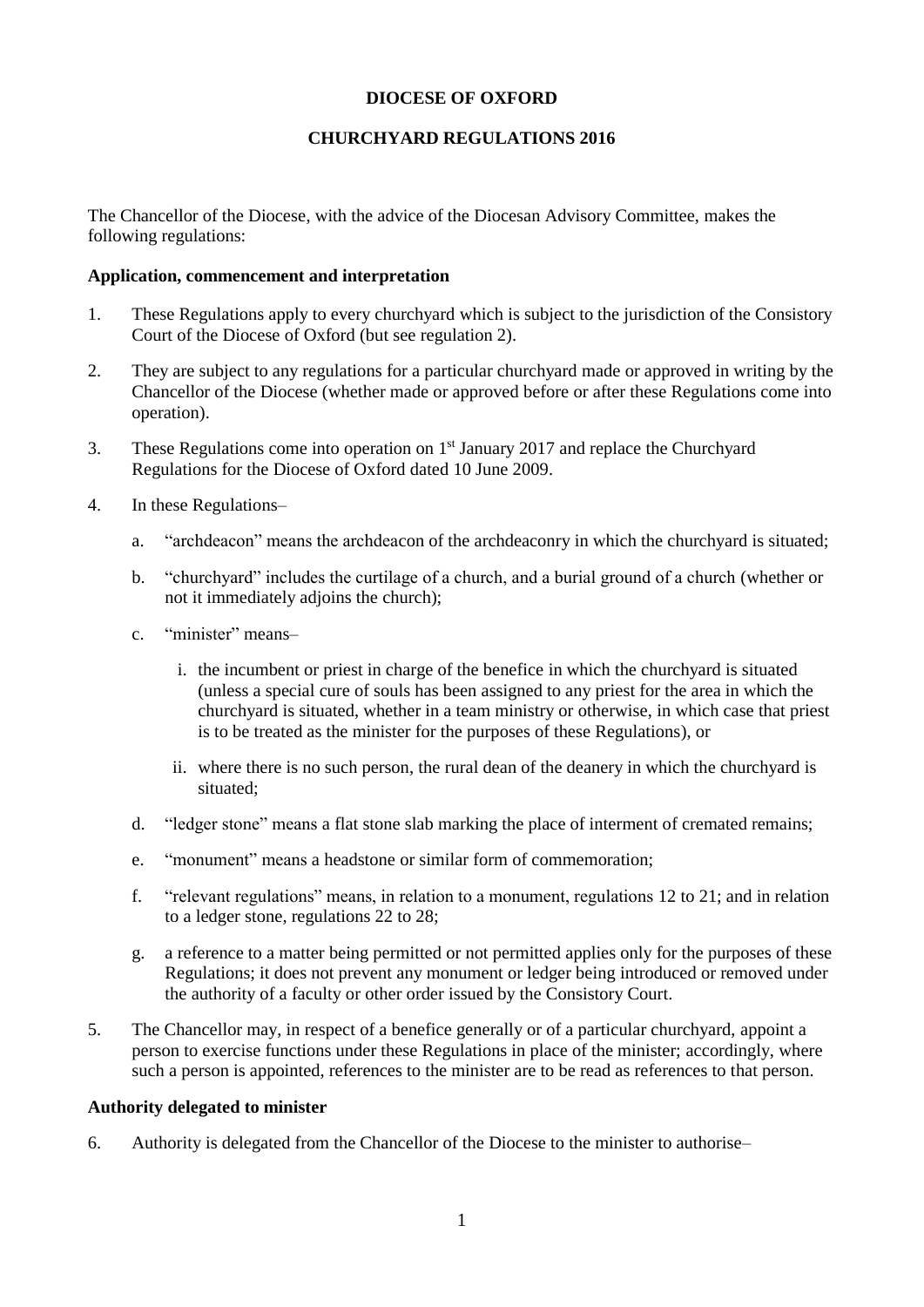- a. the introduction into a churchyard of any monument or ledger stone which complies with the relevant regulations; and
- b. the matters provided for in regulations 44 (addition of further inscriptions), 46 and 48 (temporary removal for addition of inscription or repair) subject to the requirements of these Regulations.
- 7. An application to the minister for authority to introduce a monument or ledger stone must be made using the form set out in the Schedule to these Regulations.
- 8. The minister may, in his or her discretion, decline to authorise the introduction of a monument or ledger stone or other matter provided for in these Regulations despite the fact that what is proposed complies with the provisions of these Regulations.
- 9. The minister must decline to authorise the introduction of a monument or ledger stone or any other matter which does not comply with the provisions of these Regulations.
- 10. The minister may, if he or she considers it expedient, refer an application for authorising a monument or ledger stone or other matter provided for in these Regulations to the archdeacon; and where the minister does so, the archdeacon may exercise the functions of the minister under these Regulations.
- 11. Any question as to the interpretation or application of these Regulations is to be determined by the Chancellor of the Diocese.

### **Monuments**

- 12. Regulations 13 to 21 apply to monuments.
- 13. A monument may be introduced only at the place where the body of the person to be commemorated by the monument is buried.
- 14. Six months must have elapsed since the date of burial before a monument may be introduced.
- 15. The maximum permitted height for a monument is 1220mm (48") and the maximum permitted width is 915mm (36").
- 16. The maximum permitted thickness for a monument is 155mm (6") and the minimum permitted thickness is 75mm (3") (except for slate monuments, for which the minimum permitted thickness is 40mm (1.5")).
- 17. Unless the monument is to be supported by a pre-cast concrete shoe situated below the ground, the minister must be satisfied that the monument will be inserted sufficiently deeply into the ground to ensure its stability, having regard to the nature of the ground and any likely settlement.
- 18. A monument may have a visible stone or concrete base only if–
	- a. the base is an integral part of the design of the monument,
	- b. it does not project from the monument by more than 50mm (2") away from the place of burial and 205mm (8") towards the place of burial, and
	- c. the monument is connected to the base by non-ferrous dowels.
- 19. The base may make provision for not more than two vases that are to be fitted into it.
- 20. Any foundation slab for a monument must not be visible after the work of introducing the monument has been completed.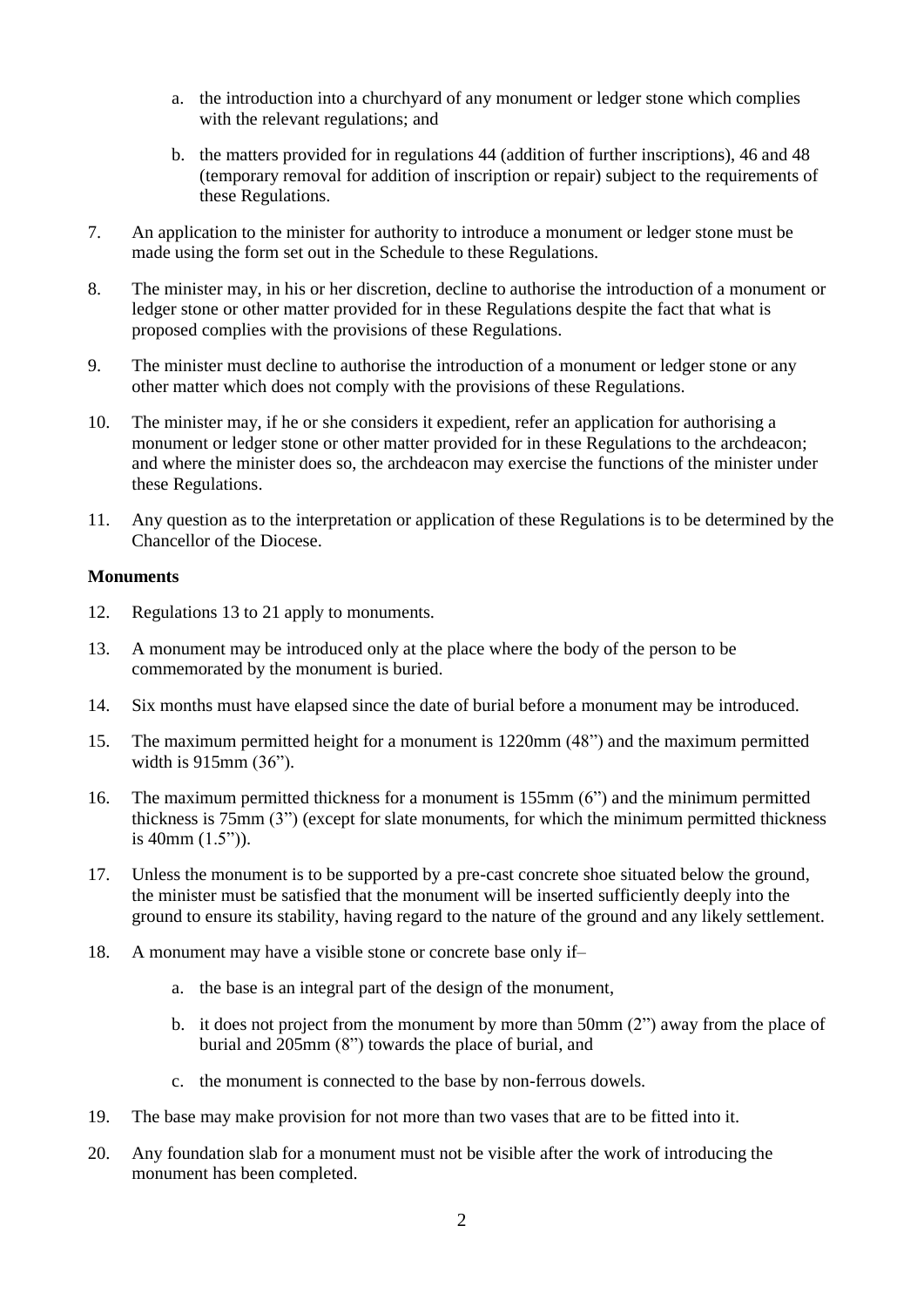21. A monument must meet the requirements of regulations 29 to 45 (design, materials, inscriptions etc.).

# **Ledger stones**

- 22. Regulations 23 to 28 apply to ledger stones.
- 23. A ledger stone may be introduced only at the place where the cremated remains of the person to be commemorated by the ledger stone are interred (but see regulation 25).
- 24. Where burials in a churchyard have been discontinued by Order in Council under the Burial Act 1853 or 1855, a ledger stone may be introduced only–
	- a. if the interment of the cremated remains was authorised by a specific faculty, or
	- b. if the remains were interred in an area which has been set aside by faculty for the interment of cremated remains generally

(but see regulation 25).

- 25. Ledger stones are not permitted where the parochial church council has adopted a policy of commemorating persons whose cremated remains are interred in the churchyard exclusively by other means (for example, wall plaques or a book of remembrance).
- 26. The maximum permitted dimensions for a ledger stone are 460mm (18") in length and 460mm  $(18")$  in width.
- 27. A ledger stone must be laid so that its upper surface is flush with the ground.
- 28. A ledger stone must meet the requirements of regulations 29 to 45 (design, materials, inscriptions etc.).

# **Design**

- 29. A ledger stone must be rectangular or square (but a monument need not be).
- 30. A monument or ledger stone must not take the form of a statue or of a particular object such as a heart, a person, animal or other figure; but a monument (though not a ledger stone) may take the form of a representation of a book.
- 31. A monument or ledger stone must not include any lighting, whether electric or otherwise or any glass shades.
- 32. A monument or ledger stone must not include–
	- a. a portrait, photograph or other image of an individual (whether of the person commemorated or any other person)
	- b. any other pictures or imagery except as permitted by regulation 33
	- c. any moulding
	- d. any video or sound recording
	- e. a QR code or other machine-readable label
	- f. kerbs or other fencing, railings or other demarcation
	- g. stone or glass chippings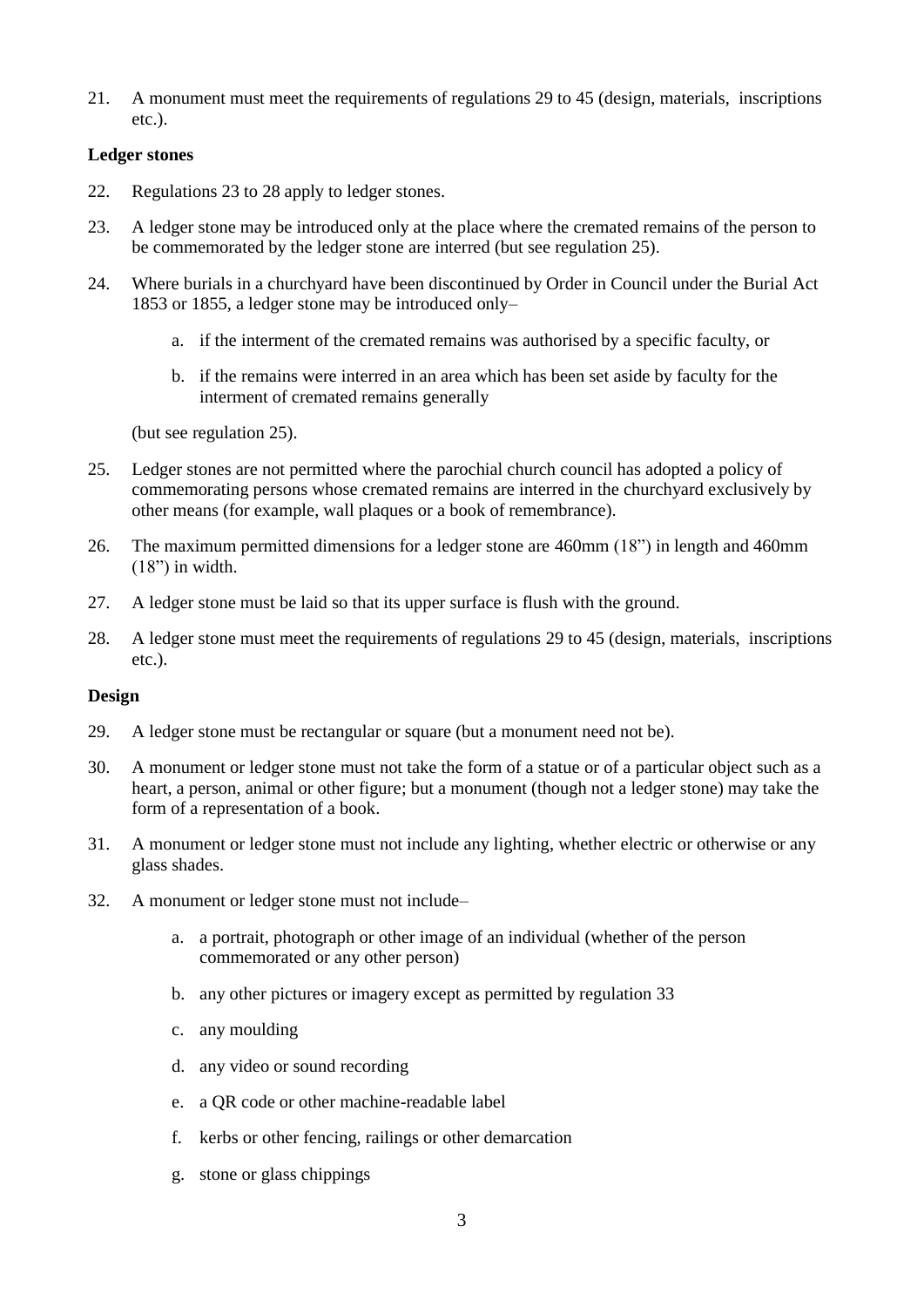- 33. A black, white or uncoloured etching or carving may be permitted provided that it–
	- a. is reverent and not indicative of beliefs contrary to the doctrine of the Church of England,
	- b. does not depict an individual, and
	- c. covers no more than one-fifth of the surface of the monument or ledger stone.
- 34. A monument may be inscribed with a stonemason's mark provided that the mark is not in a prominent position.

#### **Materials**

- 35. A monument or ledger stone must be made of natural stone or of hardwood.
- 36. The surface of the stone must not be made reflective by being polished or finely honed.
- 37. A monument or ledger stone is not permitted if it–
	- a. is black, blue, red or green (or appears to be any of those colours) or is otherwise brightly coloured,
	- b. is made of marble, synthetic stone or plastic, or
	- c. is painted.

#### **Inscriptions**

- 38. A monument or ledger stone may include an inscription provided it is simple, reverent and not contrary to the doctrine of the Church of England.
- 39. An inscription may include quotations from the Bible or from literary sources (subject to regulation 38).
- 40. In addition to the formal names of the person commemorated, nicknames or other names by which the person was familiarly known may be included as part of the person's name, within brackets or inverted commas (subject to regulation 38).
- 41. An inscription must be incised or in relief and may be uncoloured, grey or black only; plastic, lead or other inserted lettering is not permitted.
- 42. Hand-crafted letter cutting is permitted.
- 43. Cursive script (that is, a script which gives the appearance of having been written in a running hand) is not permitted.
- 44. The addition of further inscriptions which comply with regulations 38-43 and which are consistent with the style and language of the original inscription may be authorised by the minister following further burial in a grave or interment of further cremated remains.
- 45. An application for authority to add a further inscription must be made to the minister in writing and provide details of the proposed additional inscription (including the style of lettering to be used and the place on the monument or ledger stone where it is proposed to be added).

### **Works to existing monuments etc.**

46. The owner of a monument or ledger stone which is less than 50 years old may carry out works of repair to it (including renewing lettering) without a faculty provided that the monument was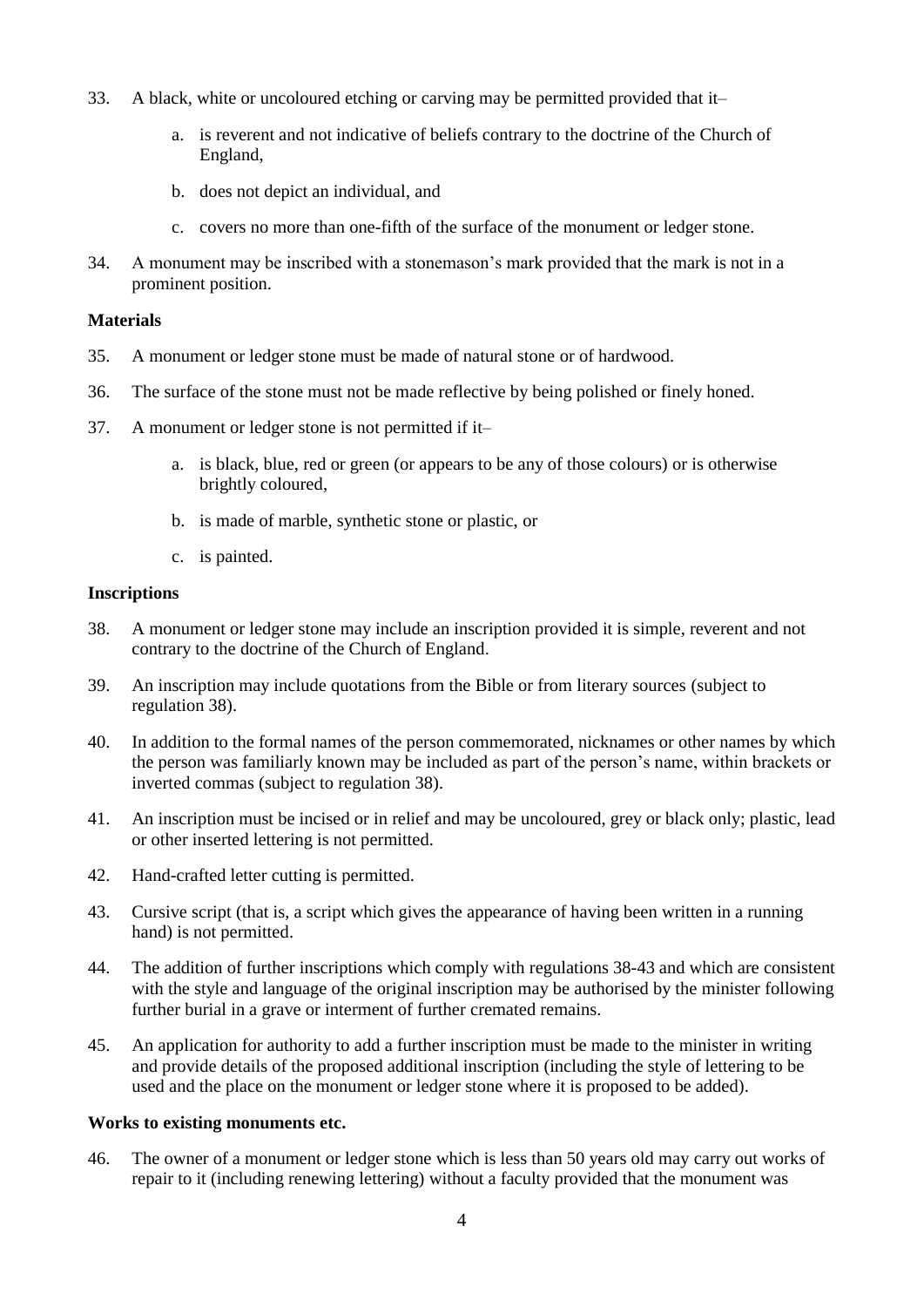lawfully introduced into the churchyard and the minister authorises the repairs before they are carried out.

- 47. Repairs which would result in the monument or ledger stone ceasing to comply with these Regulations must not be authorised.
- 48. The owner of a monument or ledger stone which is less than 50 years old may, if authorised to do so by the minister, remove it from the churchyard for not more than 3 months for the purpose of adding an inscription authorised under regulation 44 or carrying out repairs authorised under regulation 46.
- 49. A monument or ledger stone which is more than 50 years old must not be removed from the churchyard without the authority of a faculty.

### **Miscellaneous**

- 50. Individual gardens, including the planting of shrubs are not permitted; but the minister may authorise the planting of a small number of bulbs.
- 51. Plastic flowers and plastic wreaths are not permitted.
- 52. Cut flowers and silk flowers may be left at the place of burial or interment of cremated remains but must be removed once they are decaying or have become faded.
- 53. With the permission of the minister, up to 3 toys or similar objects may be left at the place of burial or interment of cremated remains for a period of 12 months from the date of burial or interment but must be removed at the end of that period.
- 54. The minister, or a person acting on his or her behalf, may remove any objects which are not, or have ceased to be, authorised under these regulations and which have not been authorised by faculty.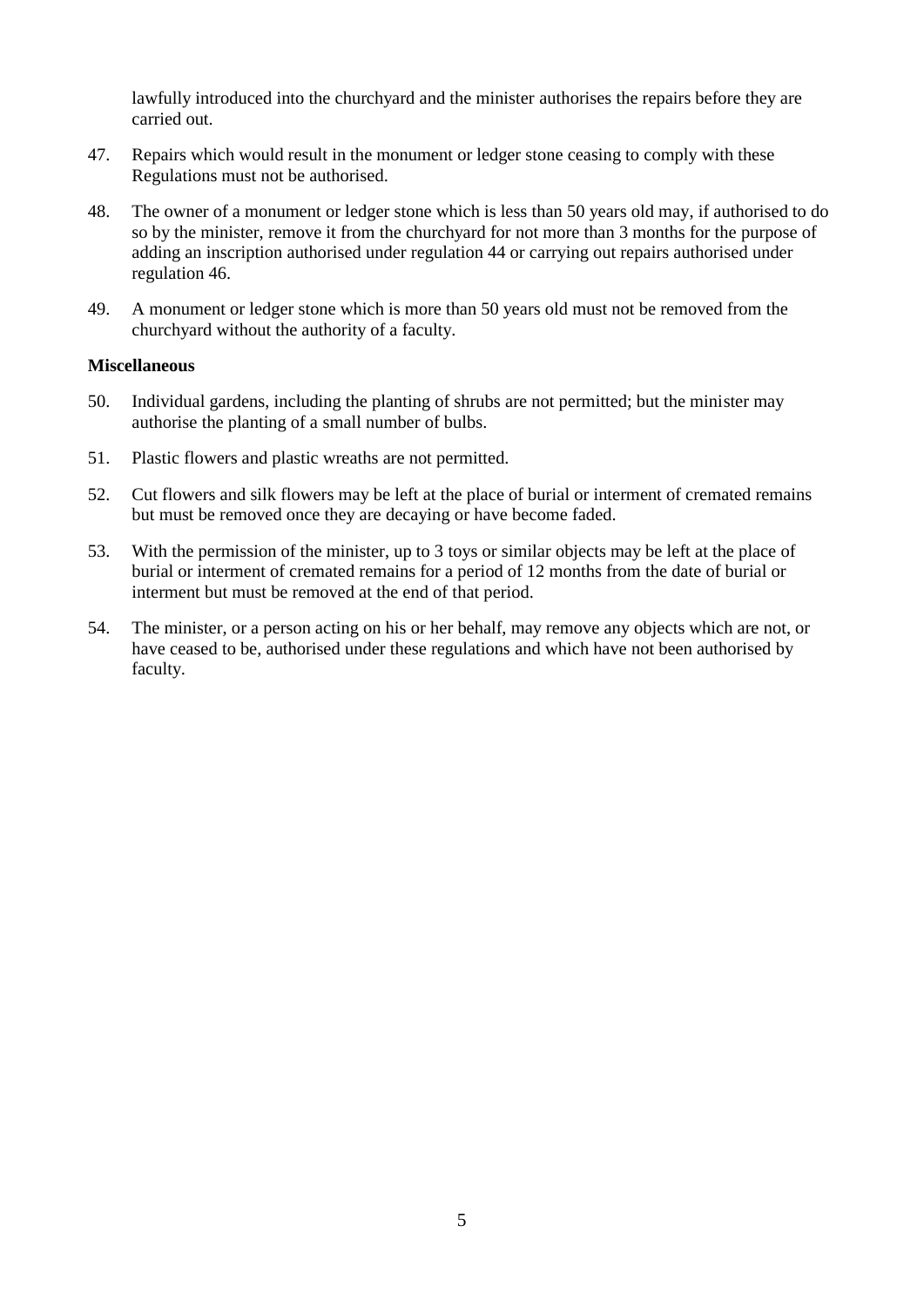#### **DIOCESE OF OXFORD**

### **APPLICATION TO MINISTER FOR INTRODUCTION OF MONUMENT OR LEDGER STONE IN CHURCHYARD**

*This application may be made by the legal personal representative or an executor (usually, but not always, a close relative) of the deceased*

**Parish of**

**Archdeaconry of**

**Plot Number: …………… (on attached plan)**

**Name of applicant:**

**Address, telephone number and email address of applicant:**

**………………………………………………………………………………………………………… ………………………………………………………………………………………………………… ………………………………………………………………………………………………………....**

- 1. I make this application for authorisation to introduce a monument ledger stone in the churchyard of the above parish.
- 2. I am the *state relationship to the deceased* of *name of deceased* and/or the administrator/executor *or state any other legal authority* of his/her estate. The deceased lived at *address*.
- 4. I acknowledge that I have been given a copy of the Churchyard Regulations 2016 ("the Regulations") and understand them.
- 5. I understand that–
	- (a) the only monument or ledger stone that may be introduced if this application is granted is one that–
		- (i) falls entirely within the Regulations, and
		- (ii) is as described in the attached Schedule;
	- (b) the authorisation that is given to me to in the first instance only permits the monument or ledger stone to remain in the churchyard for a period of 100 years and that this period of time may be shortened, or extended, by a faculty granted the Consistory Court of the Diocese of Oxford ("the Court");
	- (c) a breach of the Regulations (now or at some future time) or a failure to maintain the monument or ledger stone may result in its being removed by the church authorities
	- (d) neither I nor anyone else is permitted to remove the monument or ledger stone unless the minister authorises its temporary removal under regulation 48 of the Regulations or I am granted a faculty by the Court authorising me to do so;
	- (e) the Court has sole jurisdiction in interpreting and applying these arrangements.

Signed Date

Applicant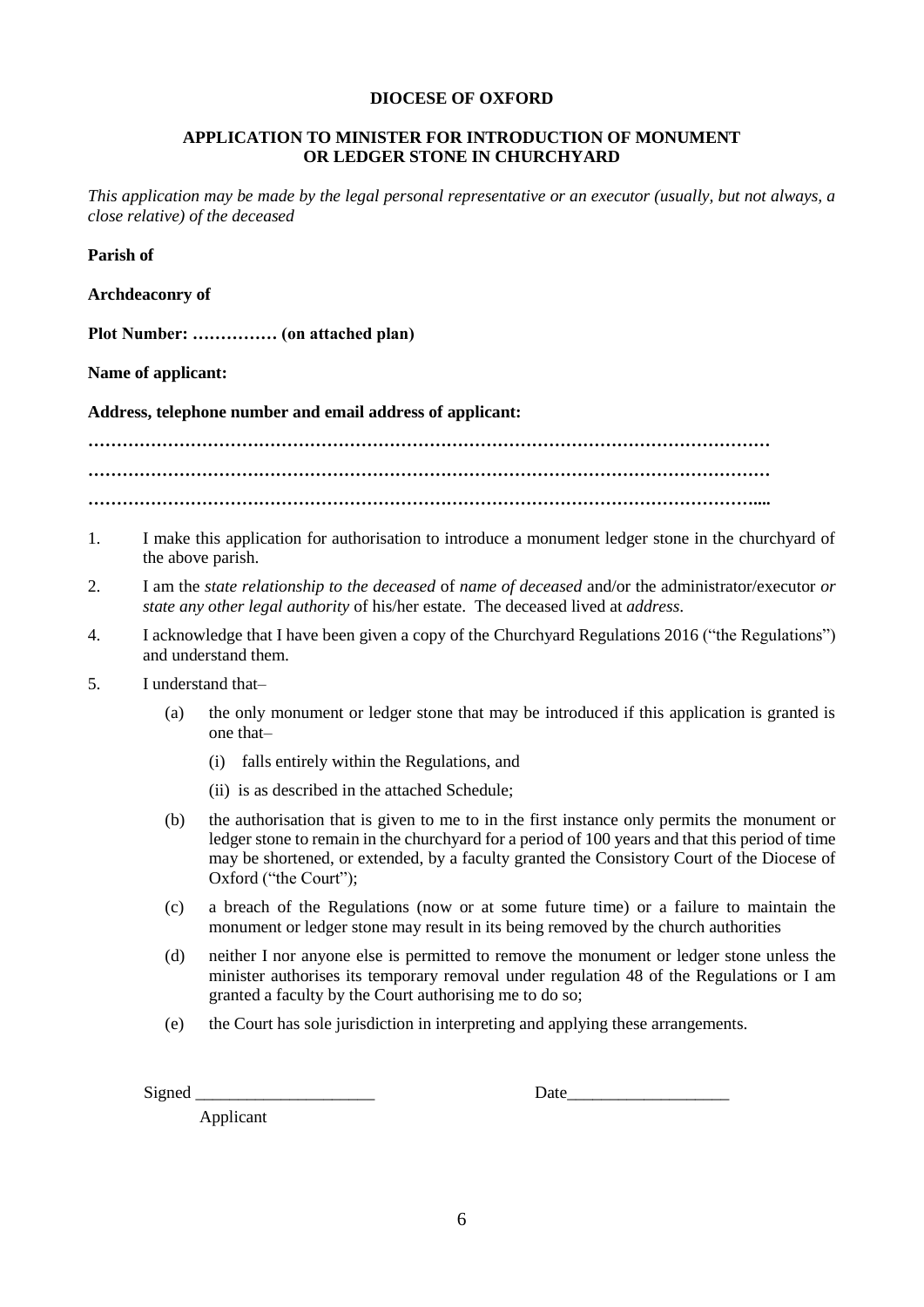*This page is for the use of the minister only and should be left blank by the applicant*

# **MINISTER'S DECISION ON APPLICATION**

# **I,** *name of minister* **being** *state office held*

# **\*Grant your application dated**

and in exercise of the authority delegated to me authorise you to introduce **a monument ledger stone which conforms with the details set out in the Schedule to the application**.

This authorisation permits the memorial to remain within the churchyard for a period no longer than 100 years from the date of this decision.

### **\*Refuse your application dated**

because *insert summary reasons*

**Minister** 

Signed Date

\**Delete as applicable*